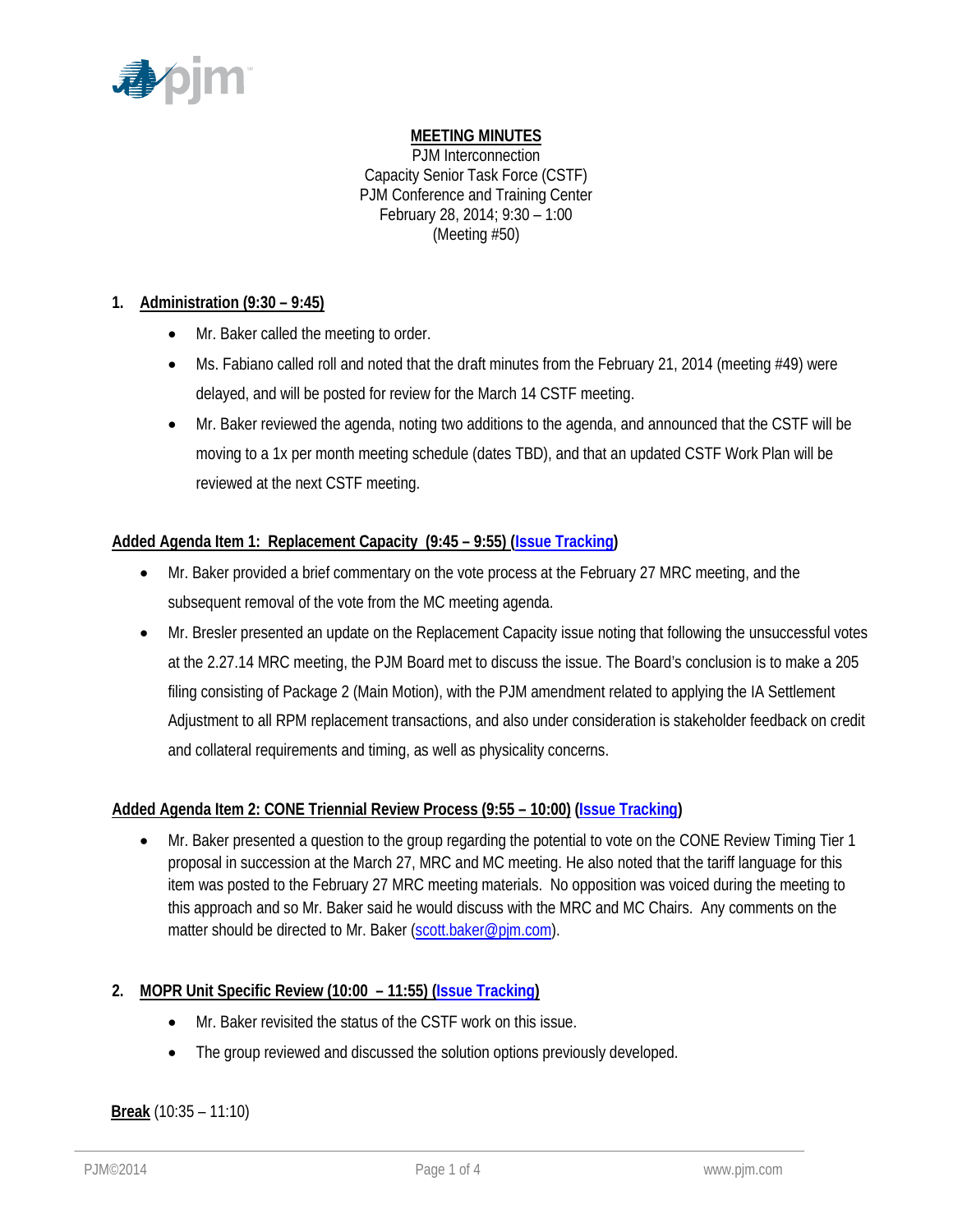

- Mr. Shanker, PSEG presented a whitepaper, and noted that a formal package is forthcoming.
- Stakeholders are asked to submit any additional packages to Mr. Baker or Ms. Fabiano in advance of the next CSTF meeting.

## **3. Wrap-up and Future Agenda Items (11:55 – 12:00)**

• Mr. Baker indicated that time will be added to the March 14 CSTF agenda to provide an update on the Replacement Capacity filing status.

## **FUTURE MEETING DATES (CLICK ON LINK TO REGISTER)**

| March 14, 2014     | $9:30 - 4:30$ 12:00    | In-person & WebEx                |
|--------------------|------------------------|----------------------------------|
| March 28, 2014     | <del>9:30 – 4:30</del> | <del>In person &amp; WebEx</del> |
| April 11, 2014     | $9:30 - 4:30$          | <b>In-person &amp; WebEx</b>     |
| April 25, 2014     | $9:30 - 4:30$          | <b>In-person &amp; WebEx</b>     |
| May 9, 2014        | $9:30 - 4:30$          | <b>In-person &amp; WebEx</b>     |
| May 23, 2014       | $9:30 - 4:30$          | <b>In-person &amp; WebEx</b>     |
| June 13, 2014      | $9:30 - 4:30$          | <b>In-person &amp; WebEx</b>     |
| June 27, 2014      | $9:30 - 4:30$          | In-person & WebEx                |
| July 11, 2014      | $9:30 - 4:30$          | In-person & WebEx                |
| July 25, 2014      | $9:30 - 4:30$          | In-person & WebEx                |
| August 8, 2014     | $9:30 - 4:30$          | <b>In-person &amp; WebEx</b>     |
| August 22, 2014    | $9:30 - 4:30$          | <b>In-person &amp; WebEx</b>     |
| September 12, 2014 | $9:30 - 4:30$          | In-person & WebEx                |
| September 26, 2014 | $9:30 - 4:30$          | <b>In-person &amp; WebEx</b>     |
| October 10, 2014   | $9:30 - 4:30$          | <b>In-person &amp; WebEx</b>     |
| October 24, 2014   | $9:30 - 4:30$          | <b>In-person &amp; WebEx</b>     |
| November 7, 2014   | $9:30 - 4:30$          | <b>In-person &amp; WebEx</b>     |
| November 21, 2014  | $9:30 - 4:30$          | <b>In-person &amp; WebEx</b>     |
| December 5, 2014   | $9:30 - 4:30$          | In-person & WebEx                |
| December 19, 2014  | $9:30 - 4:30$          | <b>In-person &amp; WebEx</b>     |

Author: Janell Fabiano DM #: 783646

### **Anti-trust:**

You may not discuss any topics that violate, or that might appear to violate, the antitrust laws including but not limited to agreements between or among competitors regarding prices, bid and offer practices, availability of service, product design, terms of sale, division of markets, allocation of customers or any other activity that might unreasonably restrain competition. If any of these items are discussed the chair will re-direct the conversation. If the conversation still persists, parties will be asked to leave the meeting or the meeting will be adjourned.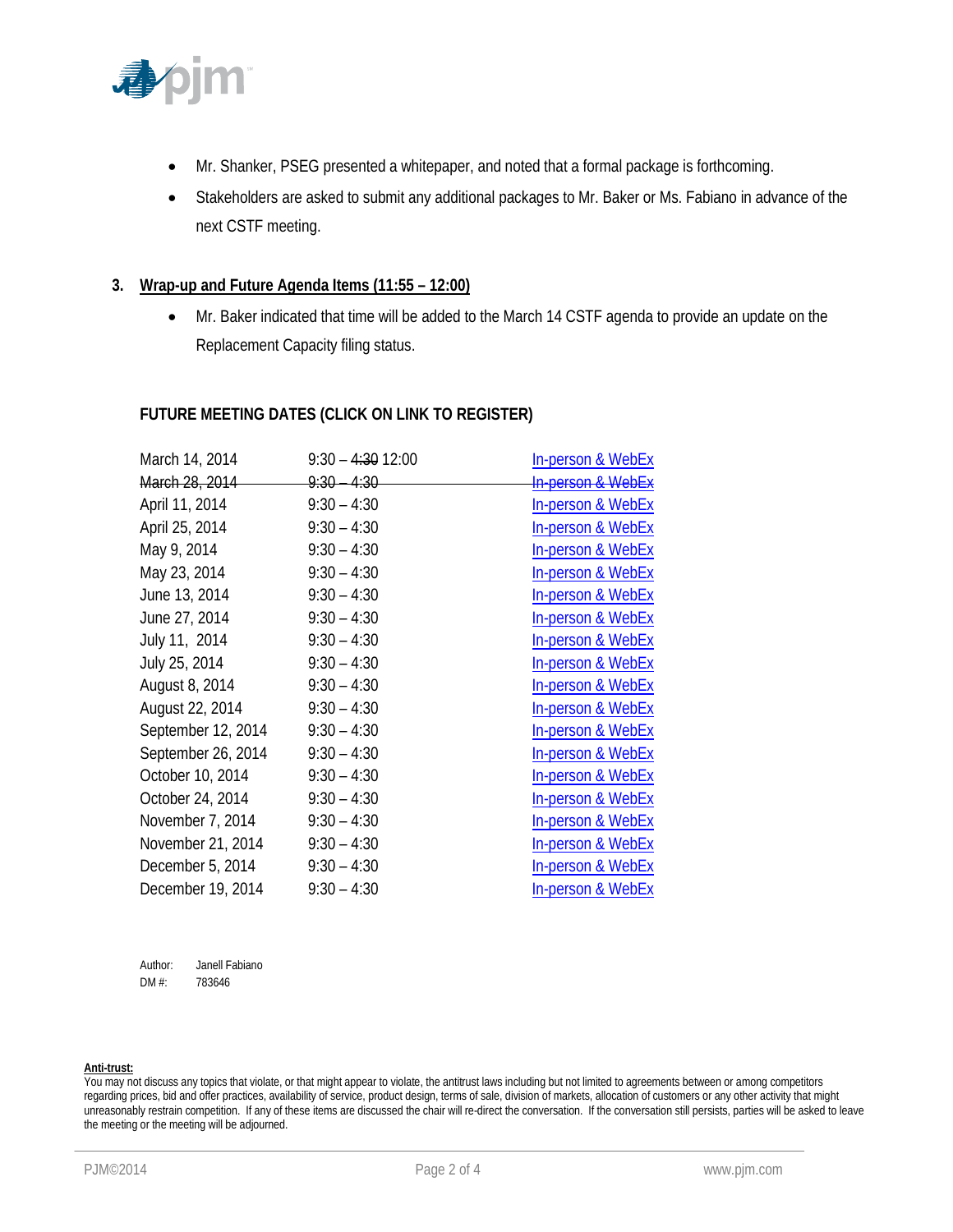

#### **Code of Conduct:**

As a mandatory condition of attendance at today's meeting, attendees agree to adhere to the PJM Code of Conduct as detailed in PJM Manual M-34 section 4.5, including, but not limited to, participants' responsibilities and rules regarding the dissemination of meeting discussion and materials.

#### **Public Meetings/Media Participation:**

Unless otherwise noted, PJM stakeholder meetings are open to the public and to members of the media. Members of the media are asked to announce their attendance at all PJM stakeholder meetings at the beginning of the meeting or at the point they join a meeting already in progress. Members of the Media are reminded that speakers at PJM meetings cannot be quoted without explicit permission from the speaker. PJM Members are reminded that "detailed transcriptional meeting notes" and white board notes from "brainstorming sessions" shall not be disseminated. PJM Members are also not allowed to create audio, video or online recordings of PJM meetings.

## **Attendees: In Person**

| <b>Last Name</b> | <b>First Name</b> | <b>Company Name</b>                     | <b>Sector</b>               |
|------------------|-------------------|-----------------------------------------|-----------------------------|
| <b>Baker</b>     | Scott             | PJM Interconnection, LLC                | Not Applicable              |
| <b>Benchek</b>   | Jim               | FirstEnergy Solutions Corporation       | <b>Transmission Owner</b>   |
| Borgatti         | Michael           | Gable and Associates                    | Not Applicable              |
| <b>Bowring</b>   | Joe               | Monitoring Analytics, LLC               | Not Applicable              |
| <b>Bresler</b>   | Stu               | PJM Interconnection, LLC                | Not Applicable              |
| <b>Brodbeck</b>  | <b>John</b>       | Potomac Electric Power Company          | <b>Electric Distributor</b> |
| <b>Brown</b>     | <b>Rich</b>       | PJM Interconnection, LLC                | Not Applicable              |
| Dugan            | Bill              | Customized Energy Solutions, Ltd.*      | Not Applicable              |
| Fabiano          | Janell            | PJM Interconnection. LLC                | Not Applicable              |
| <b>Fitch</b>     | Neal              | GenOn Energy Management, LLC            | <b>Generation Owner</b>     |
| Foladare         | Kenneth           | Iron Mountain Generation LLC            | <b>Generation Owner</b>     |
| Griffiths        | Dan               | <b>Consumer Advocates of PJM States</b> | Not Applicable              |
| Hendrzak         | Chantal           | PJM Interconnection, LLC                | Not Applicable              |
| Hoatson          | Tom               | Riverside Generating, LLC               | Other Supplier              |
| Horstmann        | <b>John</b>       | Dayton Power & Light Company (The)      | <b>Transmission Owner</b>   |
| Horton           | Dana              | Appalachian Power Company               | <b>Transmission Owner</b>   |
| Jennings         | Kenneth           | Duke Energy Business Services LLC       | <b>Generation Owner</b>     |
| Jett             | William           | Duke Energy Business Services LLC       | <b>Generation Owner</b>     |
| Johnson          | Carl              | Customized Energy Solutions, Ltd.*      | Not Applicable              |
| Kerecman         | Joseph            | Calpine Energy Services, L.P.           | <b>Generation Owner</b>     |
| Loomis           | Harold            | PJM Interconnection, LLC                | Not Applicable              |
| Moskowitz        | Jodi              | Public Service Electric & Gas Company   | <b>Transmission Owner</b>   |
| O'Connell        | Robert            | JPMorgan Ventures Energy Corporation    | Other Supplier              |
| Pratzon          | David             | <b>GT Power Group</b>                   | Not Applicable              |
| Stuchell         | Jeff              | FirstEnergy Solutions Corporation       | <b>Transmission Owner</b>   |
| Tribulski        | Jennifer          | PJM Interconnection, LLC                | Not Applicable              |

### **Attendees: Teleconference/ WebEx**

| <b>Last Name</b> | <b>First Name</b> | <b>Company Name</b>                          | <b>Sector</b>               |
|------------------|-------------------|----------------------------------------------|-----------------------------|
| Ainspan          | Malcolm           | Energy Curtailment Specialists, Inc.         | <b>Other Supplier</b>       |
| Anders           | David             | PJM Interconnection, LLC                     | Not Applicable              |
| Baran            | Eric              | Allegheny Electric Cooperative, Inc.         | <b>Electric Distributor</b> |
| <b>Batta</b>     | Michael           | Virginia Electric & Power Company            | <b>Transmission Owner</b>   |
| <b>Bloom</b>     | David             | Constellation Energy Commodities Group, Inc. | Other Supplier              |
| <b>Bolan</b>     | Martin            | FirstEnergy Solutions Corp.                  | <b>Transmission Owner</b>   |
| <b>Butler</b>    | James             | Northern Indiana Public Service Company      | <b>Other Supplier</b>       |
| Campbell         | <b>Bruce</b>      | EnergyConnect, Inc.                          | <b>Other Supplier</b>       |
| Carmean          | Gregory           | <b>OPSI</b>                                  | Not Applicable              |